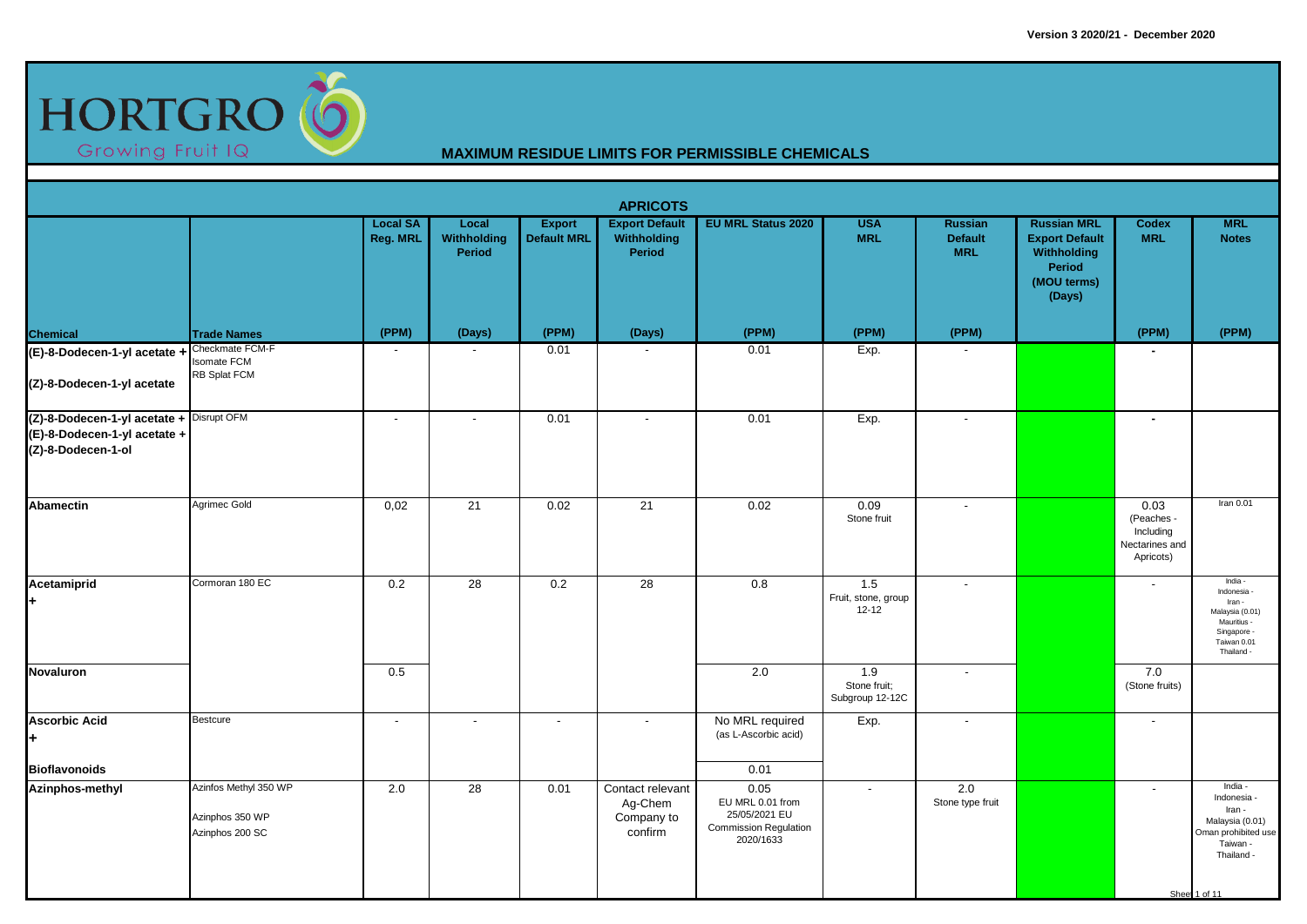

|                                                                                 |                                                                      |                             |                                  |                                     | <b>APRICOTS</b>                                |                                                                                                      |                                                    |                                                |                                                                                               |                            |                                                                                                            |
|---------------------------------------------------------------------------------|----------------------------------------------------------------------|-----------------------------|----------------------------------|-------------------------------------|------------------------------------------------|------------------------------------------------------------------------------------------------------|----------------------------------------------------|------------------------------------------------|-----------------------------------------------------------------------------------------------|----------------------------|------------------------------------------------------------------------------------------------------------|
|                                                                                 |                                                                      | <b>Local SA</b><br>Reg. MRL | Local<br>Withholding<br>Period   | <b>Export</b><br><b>Default MRL</b> | <b>Export Default</b><br>Withholding<br>Period | <b>EU MRL Status 2020</b>                                                                            | <b>USA</b><br><b>MRL</b>                           | <b>Russian</b><br><b>Default</b><br><b>MRL</b> | <b>Russian MRL</b><br><b>Export Default</b><br>Withholding<br>Period<br>(MOU terms)<br>(Days) | <b>Codex</b><br><b>MRL</b> | <b>MRL</b><br><b>Notes</b>                                                                                 |
| <b>Chemical</b>                                                                 | <b>Trade Names</b>                                                   | (PPM)                       | (Days)                           | (PPM)                               | (Days)                                         | (PPM)                                                                                                | (PPM)                                              | (PPM)                                          |                                                                                               | (PPM)                      | (PPM)                                                                                                      |
| <b>Azoxystrobin</b>                                                             | Ortiva<br>Obstructo 250 SC                                           | 2.0                         | $\overline{1}$                   | 2.0                                 | -1                                             | 2.0                                                                                                  | 2.0<br>Stone fruit                                 | 2.0<br>Stone type fruit                        |                                                                                               | 2.0<br>(Stone fruits)      | Taiwan 1.0                                                                                                 |
| <b>Bacillus Thuringiensis</b>                                                   | DiPel DF                                                             | $\sim$                      | $\sim$                           | $\sim$                              | $\sim$                                         | 0.01                                                                                                 | Exp.                                               | RNR (Exp.)                                     |                                                                                               | $\sim$                     |                                                                                                            |
| Beauveria bassiana                                                              | Broadband<br>Eco-Bb                                                  | $\sim$                      | $\overline{\phantom{a}}$         | $\overline{\phantom{a}}$            | $\overline{\phantom{a}}$                       | 0.01                                                                                                 | Exp.                                               | RNR (Exp.)                                     |                                                                                               | $\overline{\phantom{a}}$   |                                                                                                            |
| <b>Benomyl</b>                                                                  | Benomyl 500 WP<br>Benomyl<br>Farmag Benomyl 500 WP                   | 3.0                         | Do not use after<br>flowering    | 0.2                                 | Do not use after<br>flowering                  | 0.2                                                                                                  | $\overline{\phantom{a}}$                           | 0.075<br>Stonefruit                            | Not after flowering                                                                           | 2.0<br>(as<br>Carbendazim) | Oman prohibited use<br>Taiwan 0.01                                                                         |
| <b>Bollworm</b><br>Nucleopolyhedrovirus                                         | <b>Bolldex</b><br>Graboll<br>Helicovir                               | $\overline{\phantom{a}}$    | $\mathbf 0$                      |                                     | $\mathbf 0$                                    | No MRL required                                                                                      | Exp.                                               | $\overline{\phantom{a}}$                       |                                                                                               |                            |                                                                                                            |
| <b>Botanical extracts (Garlic</b><br>extract; Canola oil)                       | Kannar Kangar 931                                                    | Exp.                        | $\mathbf 0$                      | 0.01                                | $\mathbf{0}$                                   | Garlic extract - No MRL<br>required (Annex IV)<br>Canola oil - No MRL<br>required                    | $\sim$                                             | $\blacksquare$                                 |                                                                                               | $\blacksquare$             |                                                                                                            |
| <b>Botanical extracts</b><br>(Natural pyrethrin; Garlic extract;<br>Canola oil) | Kannar KangroShield 100<br>Kannar Pygar 932                          | 0.05                        | $\overline{2}$<br>$\overline{1}$ | 0.01                                | $\overline{2}$<br>$\overline{1}$               | Pyrethrin 1.0<br>Garlic extract - [No MRL<br>required (Annex IV)]<br>Canola oil - No MRL<br>required | Pyrethrin Exp.<br>Garlic extract -<br>Canola oil - | $\blacksquare$                                 |                                                                                               | $\blacksquare$             |                                                                                                            |
| <b>Botanical extracts</b><br>(Natural pyrethrin)                                | Xterminator                                                          | 1.0                         | $\mathbf 0$                      | 1.0                                 | $\mathbf 0$                                    | 1.0                                                                                                  | Exp.                                               | $\overline{\phantom{a}}$                       |                                                                                               |                            | Canada 0.1<br>Hong Kong<br>Indonesia<br>Iran -<br>Malaysia 0.01<br>Mauritius -<br>Taiwan 0.3<br>Thailand - |
| <b>Cadusafos</b>                                                                | Rugby 10 ME<br>Rugby 10 G<br>Rugby<br>Soccer 100 EW<br>Hockey 100 EW | $\leq 0.01$                 | $\mathbf 0$                      | ≤0.01                               | $\mathbf 0$                                    | 0.01                                                                                                 | $\overline{\phantom{a}}$                           | $\overline{\phantom{a}}$                       |                                                                                               |                            | Oman restricted use                                                                                        |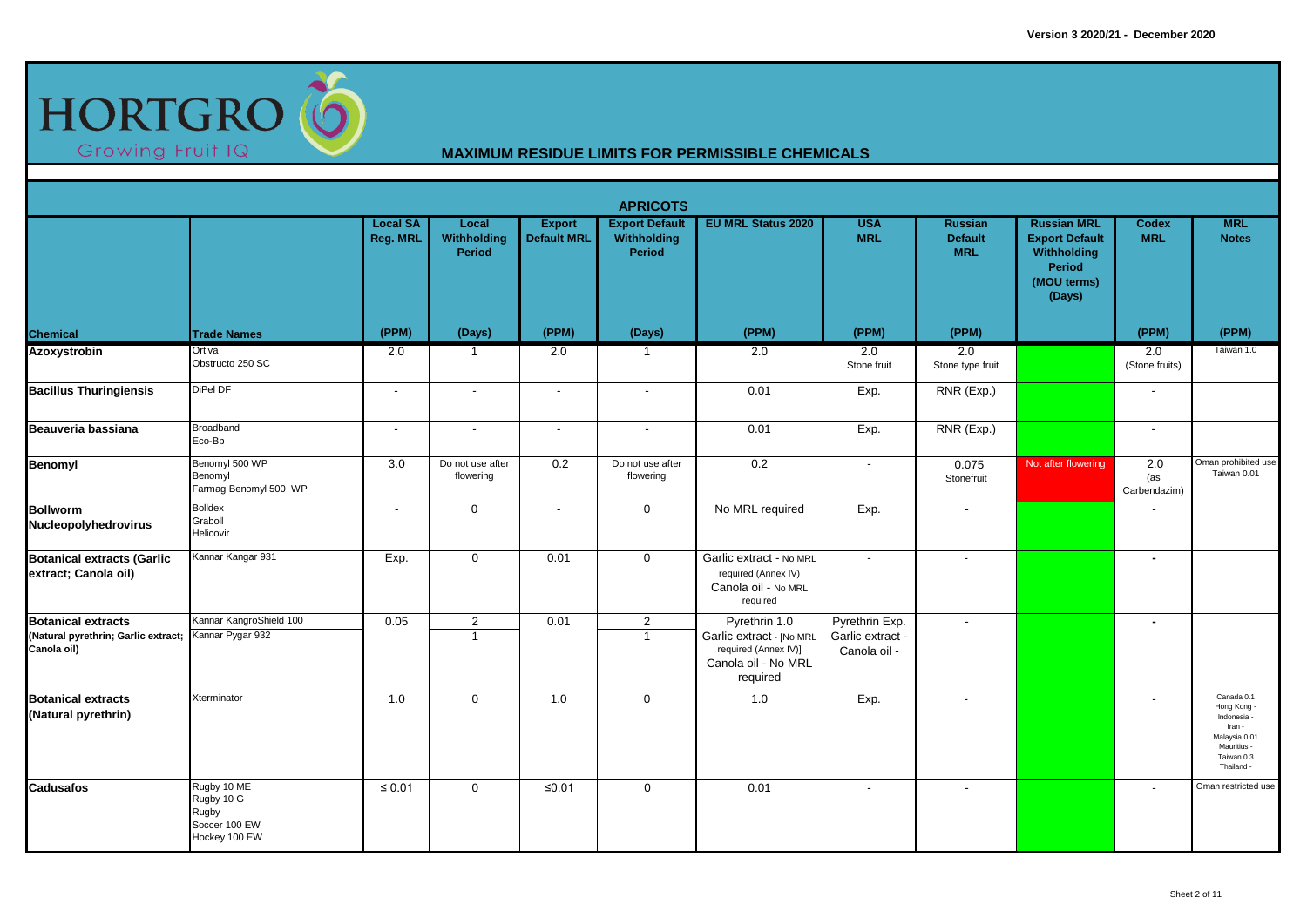

|                                                                 |                                                                                                                                                                                |                             |                                   |                                     | <b>APRICOTS</b>                                |                           |                          |                                                |                                                                                                      |                            |                                                                                                      |
|-----------------------------------------------------------------|--------------------------------------------------------------------------------------------------------------------------------------------------------------------------------|-----------------------------|-----------------------------------|-------------------------------------|------------------------------------------------|---------------------------|--------------------------|------------------------------------------------|------------------------------------------------------------------------------------------------------|----------------------------|------------------------------------------------------------------------------------------------------|
|                                                                 |                                                                                                                                                                                | <b>Local SA</b><br>Reg. MRL | Local<br>Withholding<br>Period    | <b>Export</b><br><b>Default MRL</b> | <b>Export Default</b><br>Withholding<br>Period | <b>EU MRL Status 2020</b> | <b>USA</b><br><b>MRL</b> | <b>Russian</b><br><b>Default</b><br><b>MRL</b> | <b>Russian MRL</b><br><b>Export Default</b><br>Withholding<br><b>Period</b><br>(MOU terms)<br>(Days) | <b>Codex</b><br><b>MRL</b> | <b>MRL</b><br><b>Notes</b>                                                                           |
| Chemical                                                        | <b>Trade Names</b>                                                                                                                                                             | (PPM)                       | (Days)                            | (PPM)                               | (Days)                                         | (PPM)                     | (PPM)                    | (PPM)                                          |                                                                                                      | (PPM)                      | (PPM)                                                                                                |
| Captab/Captan                                                   | Captab WP<br>Thor 500 WP                                                                                                                                                       | 15.0                        | 14                                | 6.0                                 | 35                                             | 6.0                       | 10.0                     | 25.0<br>Stone type fruit                       |                                                                                                      |                            | Indonesia -<br>Malaysia (0.01)<br>Oman prohibited use<br>Canada 5.0<br>Switzerland 4.0<br>Thailand - |
| Chlorantraniliprole<br>H.                                       | Ampligo                                                                                                                                                                        | 1.0                         | 14                                | 1.0                                 | Contact relevant<br>Ag-Chem<br>Company to      | 1.0                       | 2.5<br>Stone fruit       | 1.0<br>Stone fruit                             | <b>Contact relevant Ag-</b><br>Chem Company to<br>confirm                                            | 1.0<br>(Stone fruit)       |                                                                                                      |
| Lambda-cyhalothrin                                              |                                                                                                                                                                                | 0.5                         |                                   | 0.15                                | confirm                                        | 0.15                      | 0.5<br>Stone fruit       | $0.03*$<br>Stonefruit                          |                                                                                                      | 0.5                        | Oman restricted use<br>Taiwan -                                                                      |
| <b>Chlorpyrifos</b>                                             | Lirifos 480 EC<br>Dursban 480 EC<br>Chlorban EC<br>Pyrinex 250 CS<br>Pyrinex 480 EC<br>Klub M5 Chlorpyrifos<br>Chlorifos<br>Chlorpyrifos 480 EC<br>Dursban 750 WG              | 0.05                        | Dormant<br>application only<br>30 | 0.01                                | Dormant<br>application only                    | 0.01                      | $\overline{a}$           | 0.5<br>Fruits (stone type)                     |                                                                                                      | $\overline{\phantom{a}}$   | Oman restricted use                                                                                  |
| <b>Codling moth and Oriental</b><br>fruit moth granulosis virus | Madex Twin<br>Madex Dual<br>GraTham                                                                                                                                            | $\overline{\phantom{a}}$    | $\overline{\phantom{a}}$          | $\overline{\phantom{a}}$            |                                                | $\overline{\phantom{a}}$  | $\overline{\phantom{a}}$ |                                                |                                                                                                      | $\overline{\phantom{a}}$   |                                                                                                      |
| Copper (Cu) Oxychloride<br>and other Cu salts                   | Copper Oxychloride 850 WP<br><b>Cuprofix Disperss</b><br>Coprox WP<br>Coprox Super<br>Copro Flow S<br>Demildex<br>Farmag Copper Oxychloride<br>Farmag Cu Super<br>Copflo Super | 20.0                        | 14                                | 5.0                                 | Not later than bud<br>swell                    | $5.0\,$                   | Exp.                     | 5.0<br>Stonefruit                              |                                                                                                      | $\sim$                     | Hong Kong -<br>Indonesia -<br>Taiwan Exp.<br>Thailand -<br>Sheet 3 of 11                             |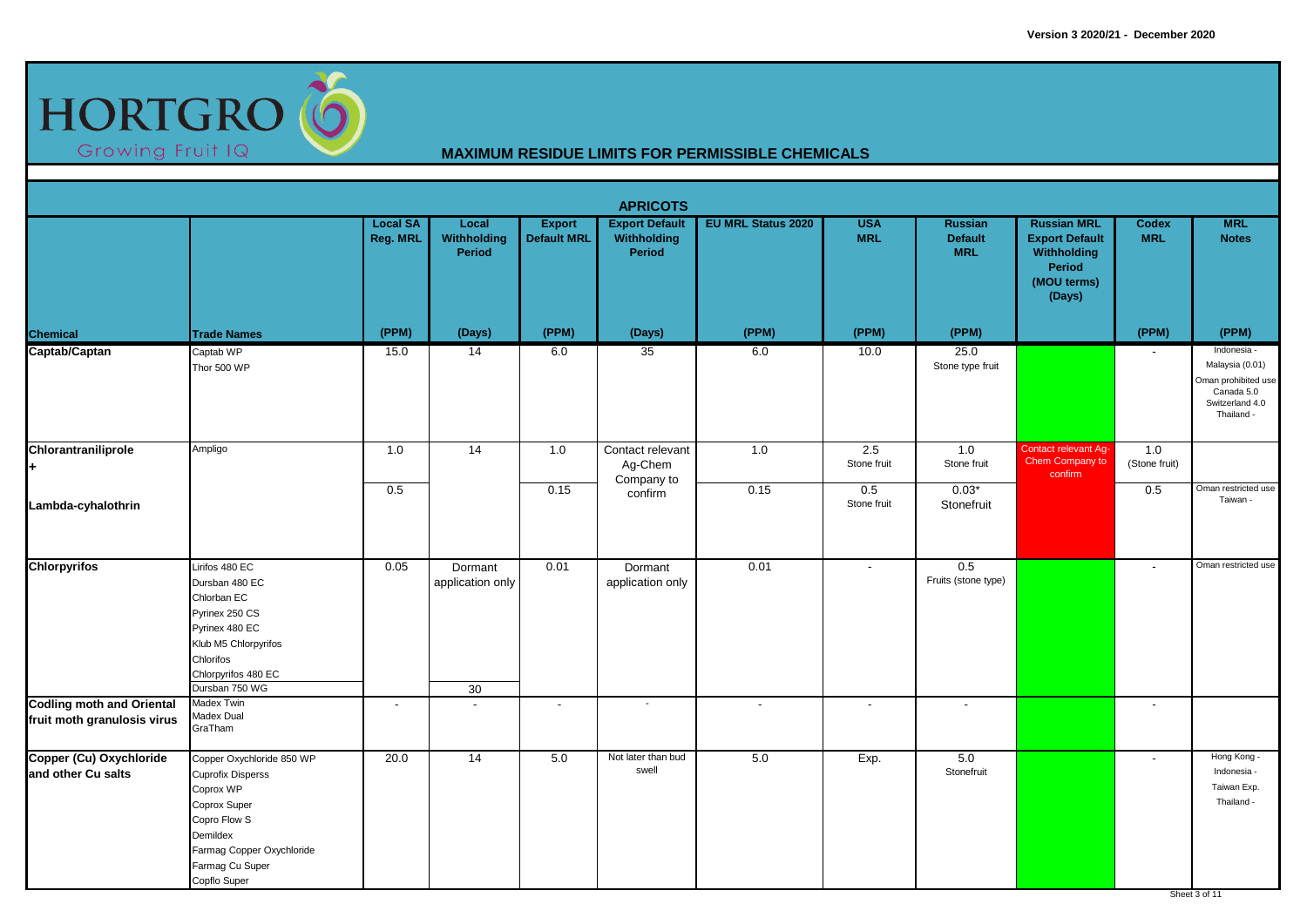

|                                               |                                                                                      |                                    |                                                      |                                     | <b>APRICOTS</b>                                      |                           |                          |                                                |                                                                                               |                            |                                                                                                                                            |
|-----------------------------------------------|--------------------------------------------------------------------------------------|------------------------------------|------------------------------------------------------|-------------------------------------|------------------------------------------------------|---------------------------|--------------------------|------------------------------------------------|-----------------------------------------------------------------------------------------------|----------------------------|--------------------------------------------------------------------------------------------------------------------------------------------|
|                                               |                                                                                      | <b>Local SA</b><br><b>Reg. MRL</b> | Local<br>Withholding<br>Period                       | <b>Export</b><br><b>Default MRL</b> | <b>Export Default</b><br>Withholding<br>Period       | <b>EU MRL Status 2020</b> | <b>USA</b><br><b>MRL</b> | <b>Russian</b><br><b>Default</b><br><b>MRL</b> | <b>Russian MRL</b><br><b>Export Default</b><br>Withholding<br>Period<br>(MOU terms)<br>(Days) | <b>Codex</b><br><b>MRL</b> | <b>MRL</b><br><b>Notes</b>                                                                                                                 |
| <b>Chemical</b>                               | <b>Trade Names</b>                                                                   | (PPM)                              | (Days)                                               | (PPM)                               | (Days)                                               | (PPM)                     | (PPM)                    | (PPM)                                          |                                                                                               | (PPM)                      | (PPM)                                                                                                                                      |
| Cyanamide                                     | Dormex<br>Deurbraak<br>Bloomer<br>Dorcy<br>Cymex<br>Cyan<br>Alert 520 SL<br>Liberate | 0.05                               | Dormant<br>application only                          | 0.01                                | Dormant application<br>only                          | 0.01                      | $\overline{\phantom{a}}$ |                                                |                                                                                               | $\overline{\phantom{a}}$   | Oman Prohibited use                                                                                                                        |
| Cyprodinil                                    | Chorus                                                                               | 0.5                                | Contact relevant<br>Ag-Chem<br>Company to<br>confirm | 0.5                                 | Contact relevant<br>Ag-Chem<br>Company to<br>confirm | 2.0                       | 2.0<br>Stone fruit       | 2.0<br>Stone fruit                             |                                                                                               | 2.0<br>(Stone fruits)      |                                                                                                                                            |
| <b>Dichlorvos</b>                             | Devipan 100 EC                                                                       | 0.1                                | $\overline{7}$                                       | 0.01                                | 14                                                   | 0.01                      | $\sim$                   | 0.05<br>Stonefruit                             |                                                                                               | $\overline{\phantom{a}}$   | Oman prohibited use                                                                                                                        |
| Didecyldimethylammonium<br>chloride           | Sporekill                                                                            | 0.1                                | 82<br>Do not apply after<br>first fruit set          | 0.1                                 | 82<br>Do not apply after<br>first fruit set          | 0.1                       | $\sim$                   | $\overline{\phantom{a}}$                       |                                                                                               | $\blacksquare$             | Hong Kong -<br>India -<br>Indonesia -<br>Iran -<br>Malaysia (0.01)<br>Mauritius -<br>Saudi Arabia<br>Singapore -<br>Taiwan -<br>Thailand - |
| <b>Emamectin benzoate</b>                     | Warlock® 19.2 EC                                                                     | 0.03                               | $\overline{7}$                                       | 0.02                                | 21                                                   | 0.02                      | $\overline{\phantom{a}}$ |                                                |                                                                                               | $\blacksquare$             | Hong Kong<br>India -<br>Indonesia -<br>Iran -<br>Malaysia (0.01)<br>Saudi Arabia<br>Singapore -<br>Thailand -                              |
| <b>False Codling moth</b><br>granulosis virus | Cryptex                                                                              | $\blacksquare$                     | $\sim$                                               | $\blacksquare$                      | $\blacksquare$                                       | $\sim$                    | $\sim$                   | $\blacksquare$                                 |                                                                                               | ٠                          |                                                                                                                                            |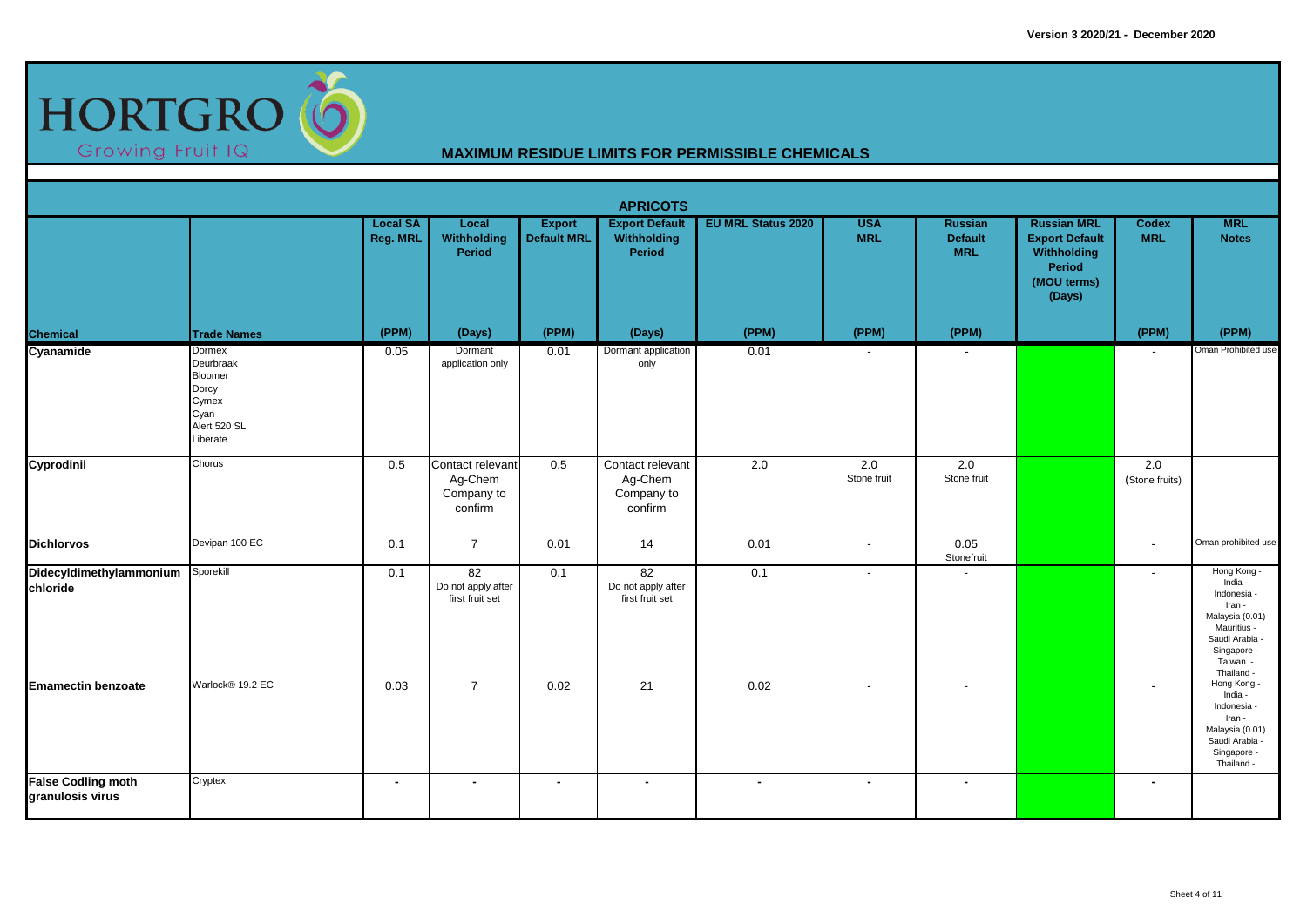

|                 |                                  |                             |                                |                                     | <b>APRICOTS</b>                                        |                                                                                |                          |                                                |                                                                                               |                          |                                                                                                                                                                                                          |
|-----------------|----------------------------------|-----------------------------|--------------------------------|-------------------------------------|--------------------------------------------------------|--------------------------------------------------------------------------------|--------------------------|------------------------------------------------|-----------------------------------------------------------------------------------------------|--------------------------|----------------------------------------------------------------------------------------------------------------------------------------------------------------------------------------------------------|
|                 |                                  | <b>Local SA</b><br>Reg. MRL | Local<br>Withholding<br>Period | <b>Export</b><br><b>Default MRL</b> | <b>Export Default</b><br>Withholding<br><b>Period</b>  | <b>EU MRL Status 2020</b>                                                      | <b>USA</b><br><b>MRL</b> | <b>Russian</b><br><b>Default</b><br><b>MRL</b> | <b>Russian MRL</b><br><b>Export Default</b><br>Withholding<br>Period<br>(MOU terms)<br>(Days) | Codex<br><b>MRL</b>      | <b>MRL</b><br><b>Notes</b>                                                                                                                                                                               |
| <b>Chemical</b> | <b>Trade Names</b>               | (PPM)                       | (Days)                         | (PPM)                               | (Days)                                                 | (PPM)                                                                          | (PPM)                    | (PPM)                                          |                                                                                               | (PPM)                    | (PPM)                                                                                                                                                                                                    |
| Fenazaquin      | Vanity 200 SC<br>Superior 200 SC | 0.5                         | 42                             | 0.3                                 | Contact relevant<br>Agchem company<br>to confirm       | $\overline{0.3}$<br>(Unpublished Sante<br>10706/2020 proposed new<br>MRL 0.01) | 2.0<br>Stone fruit       | $\overline{\phantom{a}}$                       |                                                                                               | $\overline{\phantom{a}}$ | Canada (0.1)<br>Hong Kong -<br>India -<br>Indonesia -<br>Iran -<br>Malaysia (0.01)<br>Mauritius -<br>Singapore -<br>Switzerland 0.2<br>Taiwan 0.01<br>Thailand -                                         |
| Fenbuconazole   | Indar 50 EW                      | 1.0                         | $\mathbf{1}$                   | 0.6                                 | 5<br>Max. 4 applications                               | 0.6                                                                            | 1.0<br>Stone fruit       | 0.5<br>Apricots                                | 10 <sup>°</sup><br>Max. 2 applications                                                        | 0.5                      | Canada 0.3<br>Hong Kong 0.5<br>[India $0.5$ ]<br>[Indonesia 0.5]<br>[Iran 0.5]<br>[Malaysia 0.5]<br>[Mauritius 0.5]<br>[Oman 0.5]<br>Saudi Arabia 0.5<br>[Singapore 0.5]<br>Taiwan 0.5<br>[Thailand 0.5] |
| Fenpyroximate   | Lesson 50 EC                     | 0.3                         | 21                             | 0.3                                 | 21<br>Contact relevant<br>Agchem company to<br>confirm | 0.3                                                                            | 2.0<br>Stone fruit       | $\blacksquare$                                 |                                                                                               | 0.4<br>Stone fruit       | Hong Kong -<br>Taiwan 0.01                                                                                                                                                                               |
| Fludioxonil     | Scholar<br>Teacher 230 SC        | 5.0                         | $\overline{1}$                 | 5.0                                 | $\mathbf{1}$                                           | 5.0                                                                            | 5.0<br>Stone fruit       | 5.0<br>Stone type fruit                        |                                                                                               | 5.0<br>Stone fruit       |                                                                                                                                                                                                          |
| Flupyradifurone | Sivanto <sup>®</sup> Prime       | 0.05                        | 35                             | 0.01                                | 35                                                     | 0.01                                                                           | 1.5                      | $\blacksquare$                                 |                                                                                               | 1.5                      |                                                                                                                                                                                                          |
| <b>Furfural</b> | Crop Guard                       | $\overline{\phantom{a}}$    | $\mathbf 0$                    | $≤0.01$                             | $\mathbf 0$                                            | 1.0                                                                            | $\sim$                   | $\overline{a}$                                 |                                                                                               | $\blacksquare$           |                                                                                                                                                                                                          |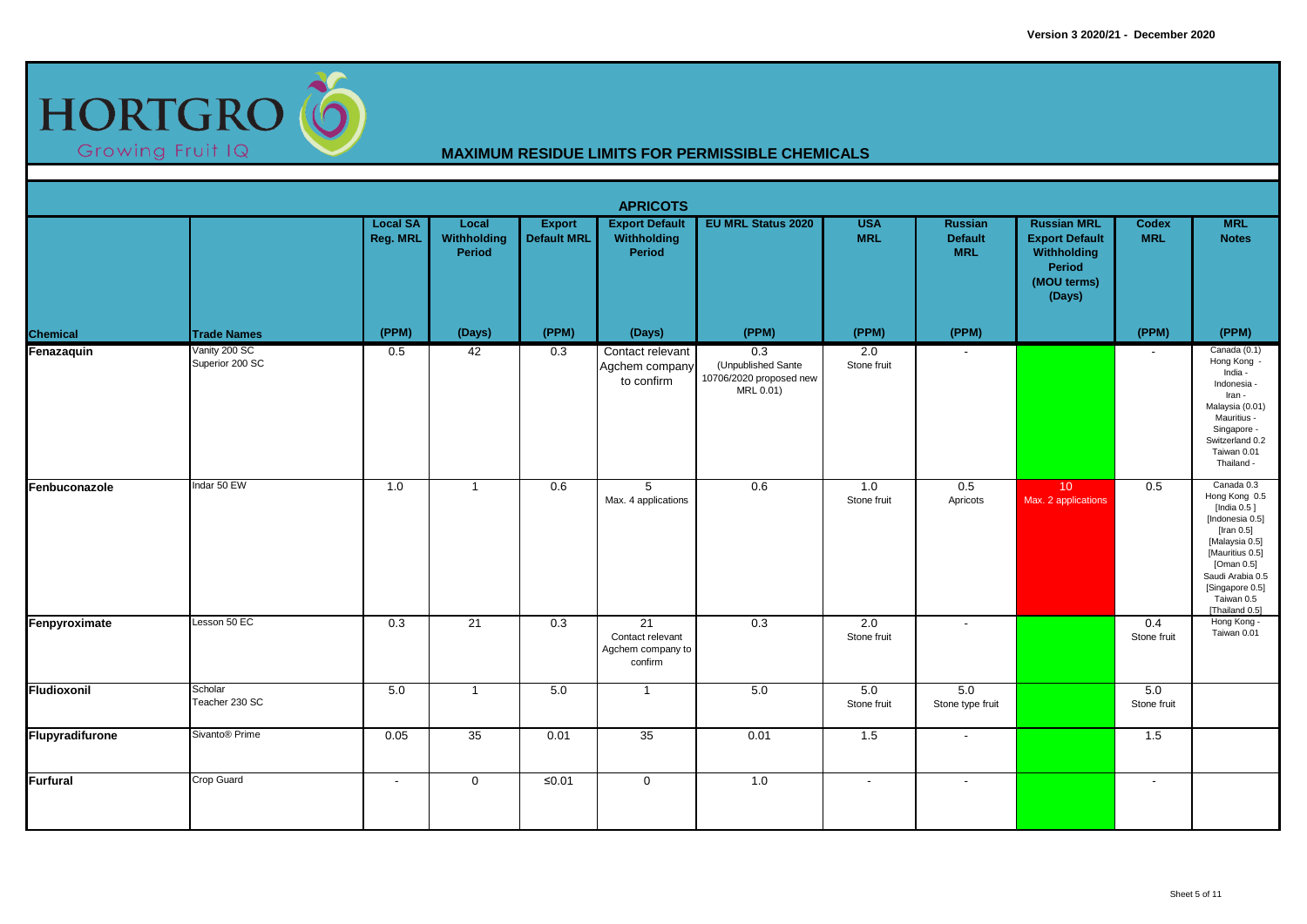

|                    |                                                                                                                                      |                             |                                |                                     | <b>APRICOTS</b>                                                                                        |                                                                                                    |                          |                                                      |                                                                                                      |                            |                            |
|--------------------|--------------------------------------------------------------------------------------------------------------------------------------|-----------------------------|--------------------------------|-------------------------------------|--------------------------------------------------------------------------------------------------------|----------------------------------------------------------------------------------------------------|--------------------------|------------------------------------------------------|------------------------------------------------------------------------------------------------------|----------------------------|----------------------------|
|                    |                                                                                                                                      | <b>Local SA</b><br>Reg. MRL | Local<br>Withholding<br>Period | <b>Export</b><br><b>Default MRL</b> | <b>Export Default</b><br>Withholding<br><b>Period</b>                                                  | <b>EU MRL Status 2020</b>                                                                          | <b>USA</b><br><b>MRL</b> | <b>Russian</b><br><b>Default</b><br><b>MRL</b>       | <b>Russian MRL</b><br><b>Export Default</b><br>Withholding<br><b>Period</b><br>(MOU terms)<br>(Days) | <b>Codex</b><br><b>MRL</b> | <b>MRL</b><br><b>Notes</b> |
| <b>Chemical</b>    | <b>Trade Names</b>                                                                                                                   | (PPM)                       | (Days)                         | (PPM)                               | (Days)                                                                                                 | (PPM)                                                                                              | (PPM)                    | (PPM)                                                |                                                                                                      | (PPM)                      | (PPM)                      |
| Gamma-cyhalothrin  | Vantex 60 CS                                                                                                                         | 0.5                         | 14                             | 0.15                                | Contact relevant<br>Agchem company<br>to confirm                                                       | 0.15<br>Lambda-cyhalothrin<br>(includes gamma-<br>cyhalothrin) (sum of R,S<br>and S,R isomers) (F) | 0.5<br>Stone fruit       | 0.03<br>Fruits (stone type) as<br>lambda-cyhalothrin | <b>Contact relevant Ag-</b><br>Chem Company to<br>confirm                                            | 0.5<br>as Cyhalothrin      | Oman restricted use        |
| Iprodione          | Rovral Aquaflo<br>(Only)<br>Roflo<br>Pickle 500 SC<br>IproFlo<br>Roflo                                                               | 5.0                         | 3                              | 0.01                                | Do not use (if<br>exporting to EU)<br><b>Contact relevant Ag-</b><br><b>Chem Company to</b><br>confirm | 0.01                                                                                               | 20.0                     | 10.0<br>Stone type fruit                             |                                                                                                      | $\overline{a}$             |                            |
|                    | Prodione                                                                                                                             |                             | 5                              |                                     |                                                                                                        |                                                                                                    |                          |                                                      |                                                                                                      |                            |                            |
| Lambda-cyhalothrin | Karate EC<br>Karate Zeon<br>Cylam 50 EC<br>Judo 50 EC<br>Lamdex 5 EC<br>Lambda 50 EC<br>Lambda EC<br>Karate Zeon 10 SC<br>Karis 5 CS | 0.5                         | 14                             | 0.15                                | Contact relevant<br>Ag-Chem<br>Company to<br>confirm                                                   | 0.15                                                                                               | 0.5<br>Stone fruit       | $0.03*$<br>Stonefruit                                | Not after flowering                                                                                  | 0,5                        | Oman restricted use        |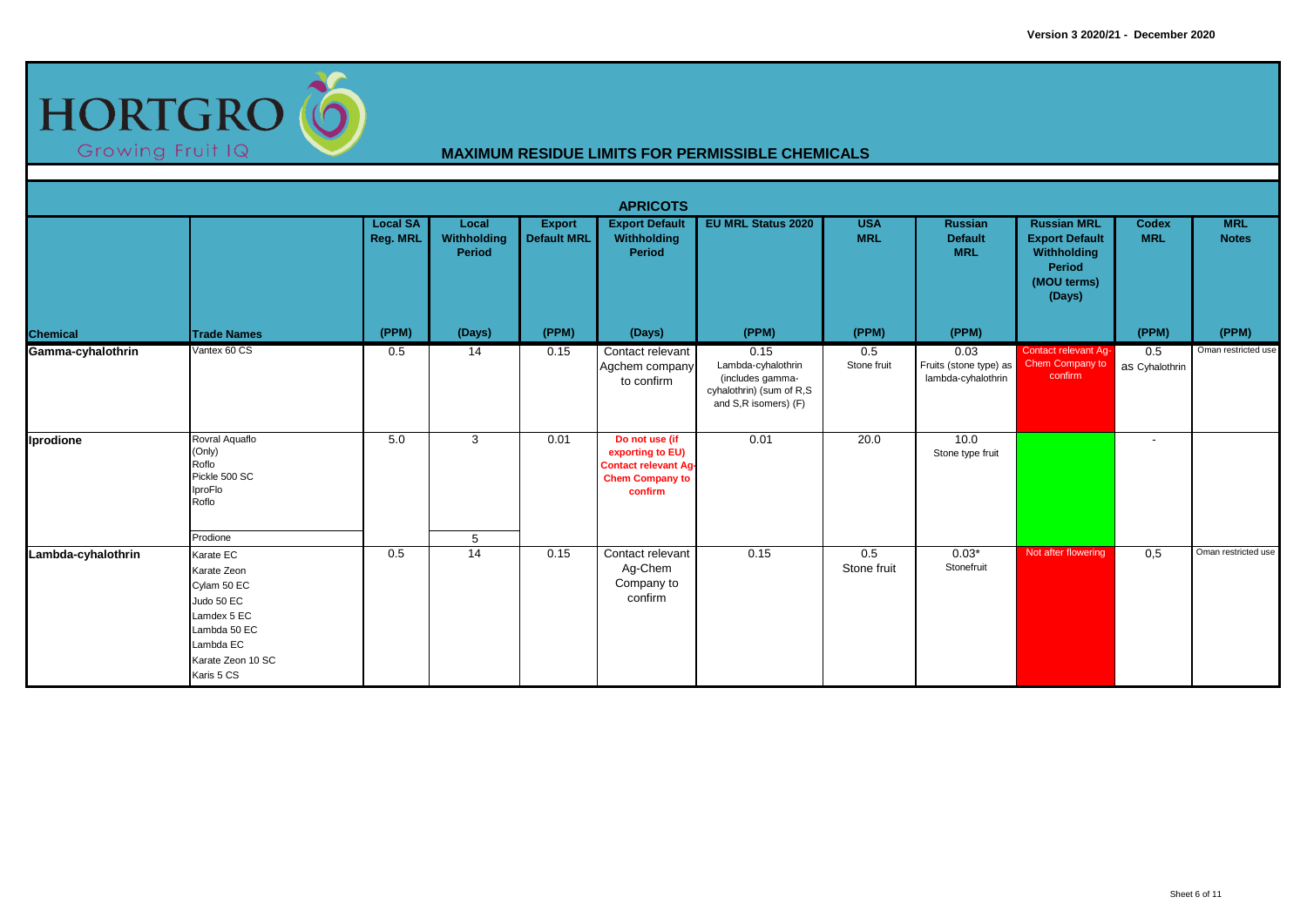

|                                                                                                                    |                                                                                                                                                                                                                                                                                                                                                                                |                                    |                                      |                                     | <b>APRICOTS</b>                                |                                     |                                       |                                                |                                                                                                      |                                 |                                                   |
|--------------------------------------------------------------------------------------------------------------------|--------------------------------------------------------------------------------------------------------------------------------------------------------------------------------------------------------------------------------------------------------------------------------------------------------------------------------------------------------------------------------|------------------------------------|--------------------------------------|-------------------------------------|------------------------------------------------|-------------------------------------|---------------------------------------|------------------------------------------------|------------------------------------------------------------------------------------------------------|---------------------------------|---------------------------------------------------|
|                                                                                                                    |                                                                                                                                                                                                                                                                                                                                                                                | <b>Local SA</b><br><b>Reg. MRL</b> | Local<br>Withholding<br>Period       | <b>Export</b><br><b>Default MRL</b> | <b>Export Default</b><br>Withholding<br>Period | <b>EU MRL Status 2020</b>           | <b>USA</b><br><b>MRL</b>              | <b>Russian</b><br><b>Default</b><br><b>MRL</b> | <b>Russian MRL</b><br><b>Export Default</b><br>Withholding<br><b>Period</b><br>(MOU terms)<br>(Days) | <b>Codex</b><br><b>MRL</b>      | <b>MRL</b><br><b>Notes</b>                        |
| <b>Chemical</b>                                                                                                    | <b>Trade Names</b>                                                                                                                                                                                                                                                                                                                                                             | (PPM)                              | (Days)                               | (PPM)                               | (Days)                                         | (PPM)                               | (PPM)                                 | (PPM)                                          |                                                                                                      | (PPM)                           | (PPM)                                             |
| <b>Mancozeb</b><br>Note:<br><b>EU</b> authorisation<br>amendment/ possible<br>related MRL implications<br>pending. | Dithane 750 WG Neotec<br>Newzeb 800 WP<br>Villa Unizeb 800 WP<br>Mancozeb 800 WP<br>Tridex<br>Penncozeb WG<br>Mancozeb 800 WP (L9169)<br>Vondozeb<br>Pennfluid 420 SC<br>Ventum 800 WP<br>Crater 455 SC<br>Mancozeb (L7352)<br>Mancozeb (L3517))<br>Tsumeb<br>Farmag Mancozeb 800 WP<br>Cozeb 800 WP<br>Tozeb WP<br>Tozeb Flo<br>Dithane M-45 800 WP NT<br>Dithane M-45 800 WP | 3.0                                | $\overline{28}$<br>35<br>14          | 2.0                                 | 42                                             | $\overline{2.0}$                    | $\sim$                                | $\sim$<br>7.0<br>Dithiocarb.                   |                                                                                                      | 7.0<br>(stone)<br>(Dithiocarb.) | Canada (0.1)<br>Iran $0.2$<br>Oman prohibited use |
| <b>Maneb</b>                                                                                                       | Mangle <sup>®</sup> SC<br>Vandal ®                                                                                                                                                                                                                                                                                                                                             | 3.0                                | 14                                   | 2.0                                 | 42                                             | 2.0                                 | $\sim$                                | $\sim$<br>7.0<br>Dithiocarb.                   |                                                                                                      | 7.0<br>(stone)<br>(Dithiocarb.) | Canada (0.1)<br>Oman prohibited use<br>Iran $0.2$ |
| Mefenoxam (Metalaxyl)                                                                                              | Ridomil Gold                                                                                                                                                                                                                                                                                                                                                                   | 1.0                                | Use on non-<br>bearing trees<br>only | 0.01                                | Use on non-<br>bearing trees only              | 0.01<br>(Stone fruit, as Metalaxyl) | 1.0<br>(Stone fruit, as<br>Metalaxyl) | $\sim$                                         | Contact relevant Ag-<br>Chem Company to<br>confirm                                                   | $\sim$                          |                                                   |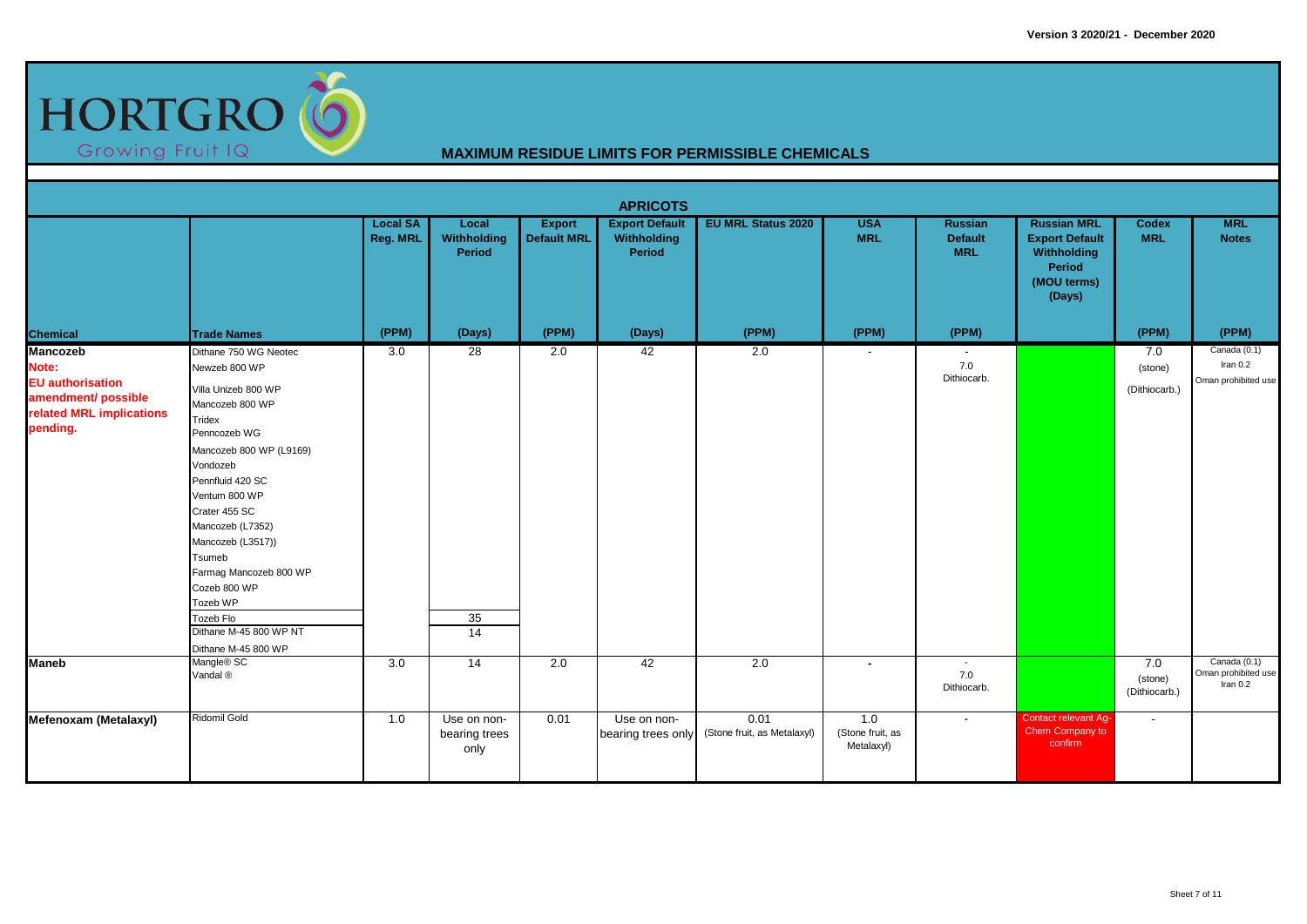

|                                |                                                                                                                                                    |                             |                                                |                                     | <b>APRICOTS</b>                                                                                                                                                                                                                                                   |                           |                          |                                                |                                                                                               |                                         |                                                                                                               |
|--------------------------------|----------------------------------------------------------------------------------------------------------------------------------------------------|-----------------------------|------------------------------------------------|-------------------------------------|-------------------------------------------------------------------------------------------------------------------------------------------------------------------------------------------------------------------------------------------------------------------|---------------------------|--------------------------|------------------------------------------------|-----------------------------------------------------------------------------------------------|-----------------------------------------|---------------------------------------------------------------------------------------------------------------|
|                                |                                                                                                                                                    | <b>Local SA</b><br>Reg. MRL | Local<br>Withholding<br>Period                 | <b>Export</b><br><b>Default MRL</b> | <b>Export Default</b><br>Withholding<br>Period                                                                                                                                                                                                                    | <b>EU MRL Status 2020</b> | <b>USA</b><br><b>MRL</b> | <b>Russian</b><br><b>Default</b><br><b>MRL</b> | <b>Russian MRL</b><br><b>Export Default</b><br>Withholding<br>Period<br>(MOU terms)<br>(Days) | <b>Codex</b><br><b>MRL</b>              | <b>MRL</b><br><b>Notes</b>                                                                                    |
| <b>Chemical</b>                | <b>Trade Names</b>                                                                                                                                 | (PPM)                       | (Days)                                         | (PPM)                               | (Days)                                                                                                                                                                                                                                                            | (PPM)                     | (PPM)                    | (PPM)                                          |                                                                                               | (PPM)                                   | (PPM)                                                                                                         |
| <b>Mercaptothion/Malathion</b> | Datathion EC<br>Mercaptothion 500 EC<br>Avi-Merkaptotoks WP<br>Mercaptothion DP<br>Avi Guard<br>Fyfanon 440 EW<br>Harrier 500 EC<br>Insecto 500 EC | 4.0                         | 10                                             | 0.02                                | 28<br>Bait application<br>ONLY<br>A maximum<br>concentration of<br>500ml/ 100l of a<br><b>500EC</b><br>mercaptothion<br>formulation may be<br>used in protein<br>hydrolysate spray<br>mixture with a<br>maximum spray<br>volume of 50 litres<br>water per hectare | 0.02                      | 8,0                      | 0.5<br>Stonefruit                              |                                                                                               | $\sim$                                  | Indonesia -<br>Malaysia (0.01)<br>Mauritius -<br>Singapore -<br>Taiwan 0.01<br>Thailand -                     |
| <b>Methidathion</b>            | Suprathion 420 EC<br>Methidathion 420 EC                                                                                                           | 0.2                         | EC-Dormant<br>application only<br><b>WP-42</b> | 0.02                                | EC-Dormant<br>application only<br>WP- up to 90% petal<br>drop                                                                                                                                                                                                     | 0.02                      | $\overline{\phantom{a}}$ | 0.2<br>Fruit stone type                        |                                                                                               | $\sim$                                  | India -<br>Indonesia -<br>Iran Banned<br>Malaysia (0.01)<br>Oman prohibited use<br>Saudi Arabia -<br>Taiwan - |
| Methoxyfenocide                | Marksman 240 SC                                                                                                                                    | $\overline{2.0}$            | $\overline{7}$                                 | $\overline{2.0}$                    | $\overline{7}$                                                                                                                                                                                                                                                    | 2.0                       | 3.0                      | $\sim$                                         |                                                                                               | 2.0                                     | Canada 0.7                                                                                                    |
| <b>Metiram</b>                 |                                                                                                                                                    | 3.0                         | 14                                             | 2.0                                 | 42                                                                                                                                                                                                                                                                | 2.0                       | $\overline{\phantom{a}}$ | $\sim$<br>7.0<br>Dithiocarb.                   | Contact relevant Ag-<br>Chem Company to<br>confirm                                            | $7.0$<br>(Stone fruit)<br>(Dithiocarb.) | Canada (0.1)<br>Iran 0.2                                                                                      |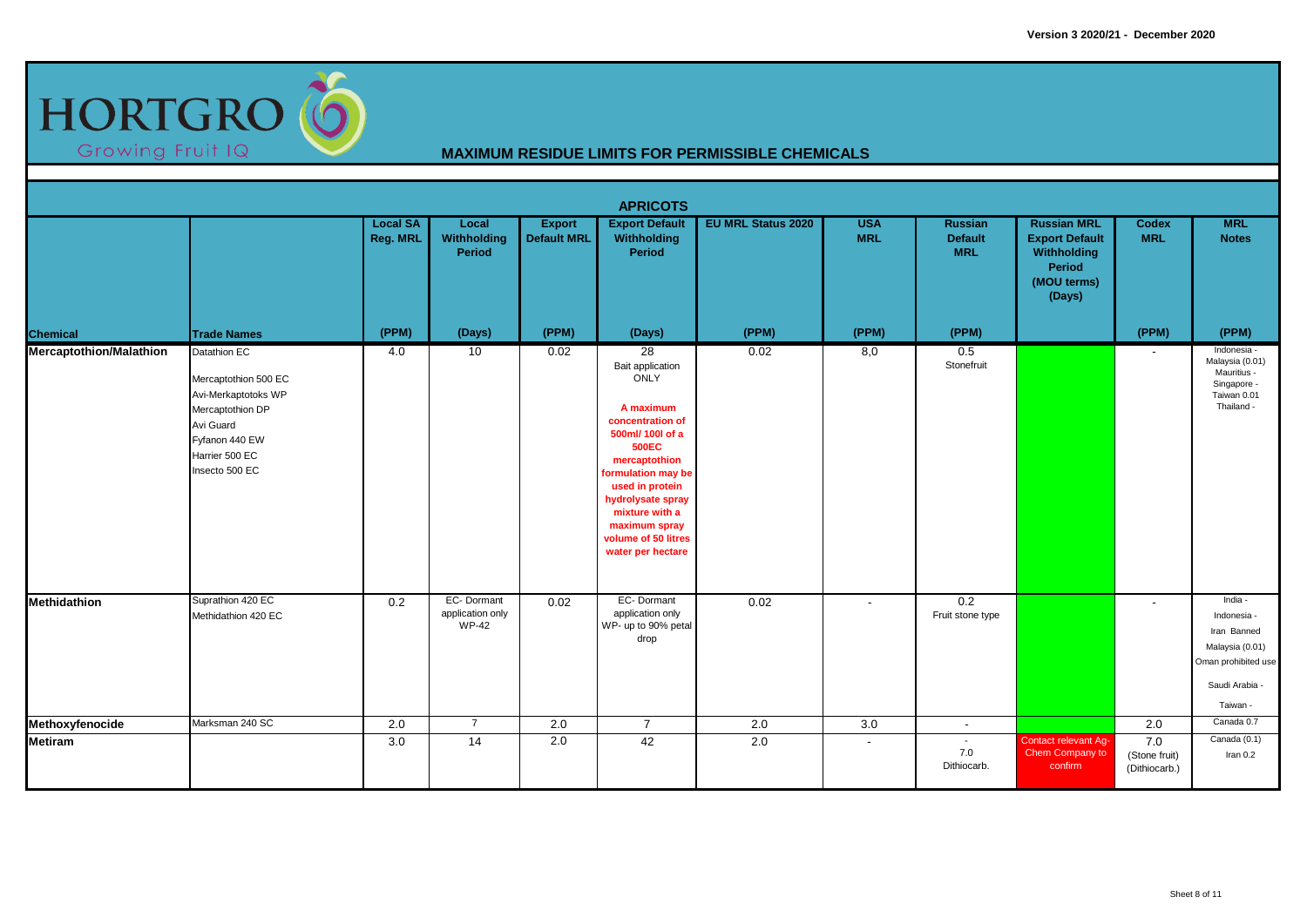

|                                                  |                                                                                                                                         |                                    |                                |                                     | <b>APRICOTS</b>                                |                                                                    |                          |                                                |                                                                                                      |                            |                                                                                                                                     |
|--------------------------------------------------|-----------------------------------------------------------------------------------------------------------------------------------------|------------------------------------|--------------------------------|-------------------------------------|------------------------------------------------|--------------------------------------------------------------------|--------------------------|------------------------------------------------|------------------------------------------------------------------------------------------------------|----------------------------|-------------------------------------------------------------------------------------------------------------------------------------|
|                                                  |                                                                                                                                         | <b>Local SA</b><br><b>Reg. MRL</b> | Local<br>Withholding<br>Period | <b>Export</b><br><b>Default MRL</b> | <b>Export Default</b><br>Withholding<br>Period | <b>EU MRL Status 2020</b>                                          | <b>USA</b><br><b>MRL</b> | <b>Russian</b><br><b>Default</b><br><b>MRL</b> | <b>Russian MRL</b><br><b>Export Default</b><br>Withholding<br><b>Period</b><br>(MOU terms)<br>(Days) | <b>Codex</b><br><b>MRL</b> | <b>MRL</b><br><b>Notes</b>                                                                                                          |
| <b>Chemical</b>                                  | <b>Trade Names</b>                                                                                                                      | (PPM)                              | (Days)                         | (PPM)                               | (Days)                                         | (PPM)                                                              | (PPM)                    | (PPM)                                          |                                                                                                      | (PPM)                      | (PPM)                                                                                                                               |
| <b>Mineral Oil</b>                               | <b>Budbreak</b><br>Ampron<br>CROPCHEM 86% Winter oil                                                                                    | $\overline{\phantom{a}}$           | Dormant application<br>only    | $\leq 0.01$                         | Dormant application<br>only                    |                                                                    | $\overline{\phantom{a}}$ | $\blacksquare$                                 |                                                                                                      |                            |                                                                                                                                     |
| Pirimicarb                                       | Aphox<br>Piritek                                                                                                                        | 3.0                                | 21                             | 3.0                                 | 21                                             | 3.0                                                                | $\overline{\phantom{a}}$ | 5.0<br>Fruit stone type                        | <b>Contact relevant Ag-</b><br>Chem Company to<br>confirm                                            | 3.0<br>(Stone fruit)       | Canada (0.1)<br>Switzerland 1.0                                                                                                     |
| Prochloraz                                       | Octave WP<br>Chronos 450 SC                                                                                                             | $\blacksquare$                     | <b>FST</b>                     | $\leq 0.01$                         | <b>Blossom</b> application<br>only             | 0.03                                                               | $\overline{\phantom{a}}$ | $\overline{\phantom{a}}$                       |                                                                                                      | $\overline{\phantom{a}}$   | Indonesia<br>Iran -                                                                                                                 |
| Propiconazole<br>Application only during blossom | Tilt<br>Propiconazole 250 EC<br>Pripozole 250 EC<br>Propimax<br>Propicon 250 EC<br>Propicon 500 EC<br>Bumper 250 EC<br>Principle 250 EC | 0.2                                | Do not use after<br>flowering  | 0.15                                | Not to be used after<br>blossom                | 0.15<br>(Unpublished Sante<br>10482/2020 proposed new<br>MRL 0.01) | 4.0<br>Stone fruit       | $\overline{\phantom{a}}$                       |                                                                                                      | $\overline{\phantom{a}}$   | India -<br>Indonesia -<br>Iran Banned<br>pesticide<br>Malaysia (0.01)<br>Mauritius -<br>Singapore -                                 |
| <b>Prothiofos</b>                                | Tokuthion <sup>®</sup> 960 EC                                                                                                           | 0.05                               | <b>FST</b>                     | $\leq 0.01$                         | Only dormant<br>application                    | 0.01                                                               | $\overline{\phantom{a}}$ | $\overline{\phantom{a}}$                       |                                                                                                      | $\overline{\phantom{a}}$   |                                                                                                                                     |
| Pymetrozine                                      | Chess<br>Trivia 500 WDG                                                                                                                 | 0.05                               | 28                             | 0.03                                | 28                                             | 0.03<br>(Unpublished Sante<br>10482/2020 proposed new<br>MRL 0.02) | $\overline{\phantom{a}}$ |                                                |                                                                                                      | $\blacksquare$             | Hong Kong -<br>India -<br>Indonesia -<br>Malaysia (0.01)<br>Mauritius -<br>Saudi Arabia<br>Singapore -<br>Taiwan 0.01<br>Thailand - |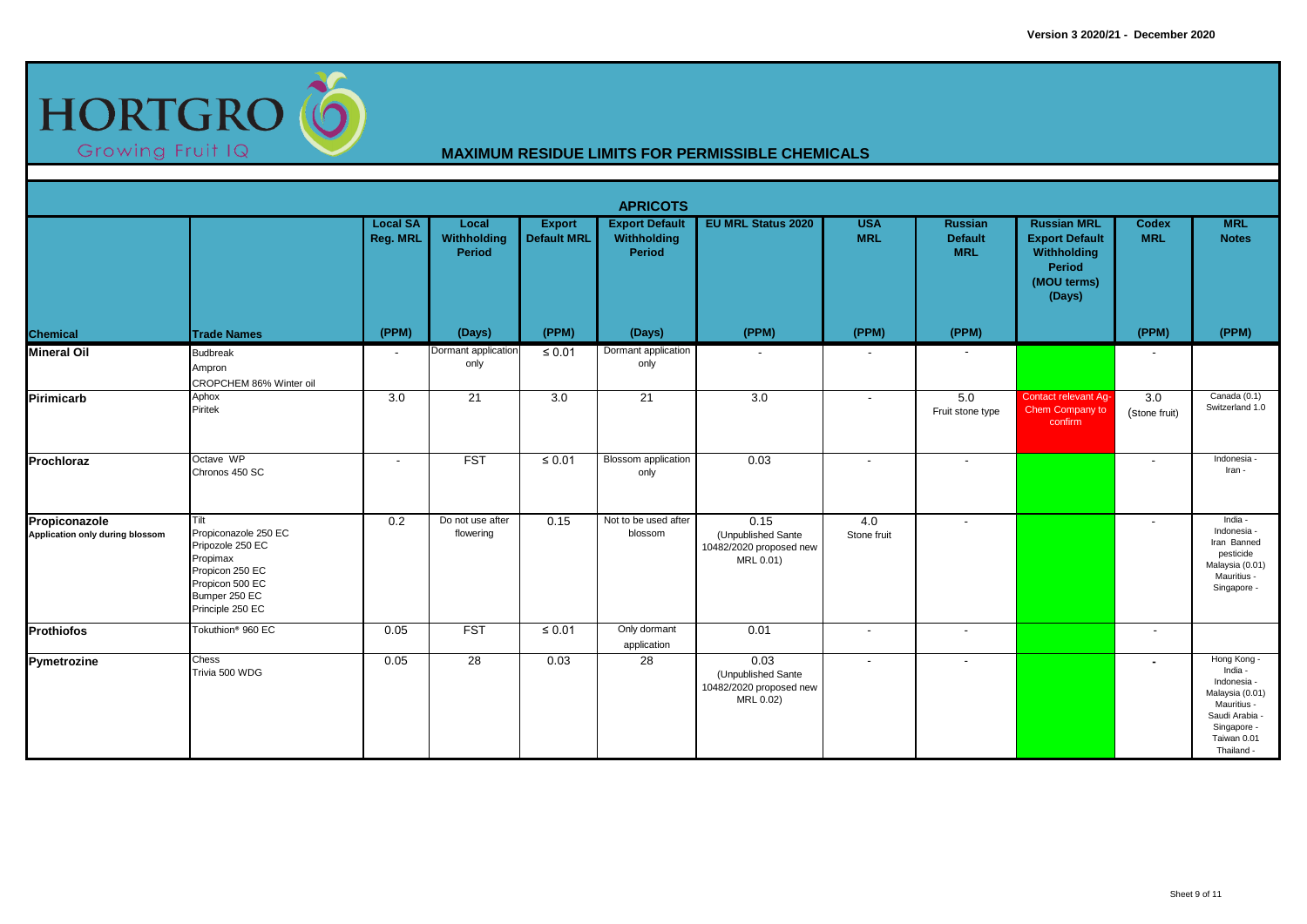

|                              |                                                               |                                    |                                |                                     | <b>APRICOTS</b>                                |                           |                          |                                                |                                                                                               |                            |                                                                                                                                                                                       |
|------------------------------|---------------------------------------------------------------|------------------------------------|--------------------------------|-------------------------------------|------------------------------------------------|---------------------------|--------------------------|------------------------------------------------|-----------------------------------------------------------------------------------------------|----------------------------|---------------------------------------------------------------------------------------------------------------------------------------------------------------------------------------|
|                              |                                                               | <b>Local SA</b><br><b>Reg. MRL</b> | Local<br>Withholding<br>Period | <b>Export</b><br><b>Default MRL</b> | <b>Export Default</b><br>Withholding<br>Period | <b>EU MRL Status 2020</b> | <b>USA</b><br><b>MRL</b> | <b>Russian</b><br><b>Default</b><br><b>MRL</b> | <b>Russian MRL</b><br><b>Export Default</b><br>Withholding<br>Period<br>(MOU terms)<br>(Days) | <b>Codex</b><br><b>MRL</b> | <b>MRL</b><br><b>Notes</b>                                                                                                                                                            |
| <b>Chemical</b>              | <b>Trade Names</b>                                            | (PPM)                              | (Days)                         | (PPM)                               | (Days)                                         | (PPM)                     | (PPM)                    | (PPM)                                          |                                                                                               | (PPM)                      | (PPM)                                                                                                                                                                                 |
| Pyrimethanil                 | Pyrimet 400 SC<br>Source 400 SC<br>Support 400 SC<br>Botrynil | 5,0                                | $\mathbf{3}$                   | 5,0                                 | 3                                              | 10.0                      | 10.0<br>Stone fruit      | 3.0<br>Apricot                                 |                                                                                               | 3,0                        | Hong Kong 3.0<br>[India $3.0$ ]<br>Indonesia 3.0<br>[Iran 3.0]<br>[Malaysia 3.0]<br>[Mauritius 3.0]<br>[Oman 3.0]<br>Saudi Arabia 3.0                                                 |
|                              | Protector 400 SC                                              |                                    | $\overline{1}$                 |                                     | $\mathbf{1}$                                   |                           |                          |                                                | Only one application                                                                          |                            | [Singapore 3.0]<br>Taiwan 3.0<br>[Thailand 3.0]                                                                                                                                       |
| Pyrimethanil<br>$\ddot{}$    | Tutor 500 SC                                                  | 5,0                                | $\overline{1}$                 | 5,0                                 | $\overline{1}$                                 | 10.0                      | 10.0<br>Stone fruit      | 3.0<br>Apricot                                 | Only one application                                                                          | 3,0                        | Hong Kong 3.0<br>[India 3.0]<br>Indonesia 3.0<br>[Iran 3.0]<br>[Malaysia 3.0]<br>[Mauritius 3.0]<br>[Oman 3.0]<br>Saudi Arabia 3.0<br>[Singapore 3.0]<br>Taiwan 3.0<br>[Thailand 3.0] |
| Fludioxonil                  |                                                               |                                    |                                |                                     |                                                | 5.0                       | 5.0<br>Stone fruit       | 5.0<br>Stone type fruit                        |                                                                                               | 5.0<br>(Stone fruit)       | Taiwan -                                                                                                                                                                              |
| Soybean oil                  | MProve oil                                                    | $\sim$                             | Dormant<br>application only    | $\sim$                              | Dormant<br>application only                    | 0.01                      | Exp.                     | $\sim$                                         |                                                                                               | $\blacksquare$             |                                                                                                                                                                                       |
| Spinetoram                   | Delegate 250 WG                                               | 0.1                                | $\overline{7}$                 | 0.1                                 | $\overline{7}$                                 | 0.2                       | 0.3<br>Stone fruit       | $\sim$                                         |                                                                                               | $\overline{\phantom{a}}$   | Hong Kong -<br>India -<br>Indonesia -<br>Iran -<br>Malaysia 0.01<br>Mauritius -<br>Singapore -<br>Thailand -                                                                          |
| <b>Spinosad</b>              | <b>GF 120 NF</b>                                              | 0.01                               | $\overline{0}$                 | 0.01                                | $\mathbf 0$<br>Multiple bait<br>applications   | 0.6                       | 0.2<br>Stone fruit       | 0.2<br>Fruit stone type                        |                                                                                               | 0.2<br>(Stone fruit)       |                                                                                                                                                                                       |
| <b>Spinosad</b><br>$\ddot{}$ | STATIC Spinosad ME                                            | 0.01                               | $\overline{1}$                 | 0.01                                | $\mathbf{1}$                                   | 0.6                       | 0.2<br>Stone fruit       | 0.2<br>Fruit stone type                        |                                                                                               | 0.2<br>(Stone fruit)       |                                                                                                                                                                                       |
| <b>Methyl eugenol</b>        |                                                               | $\sim$                             |                                | $\sim$                              |                                                | No MRL required           | Exp.                     | $\sim$                                         |                                                                                               | $\overline{\phantom{a}}$   | Sheet 10 of 11                                                                                                                                                                        |